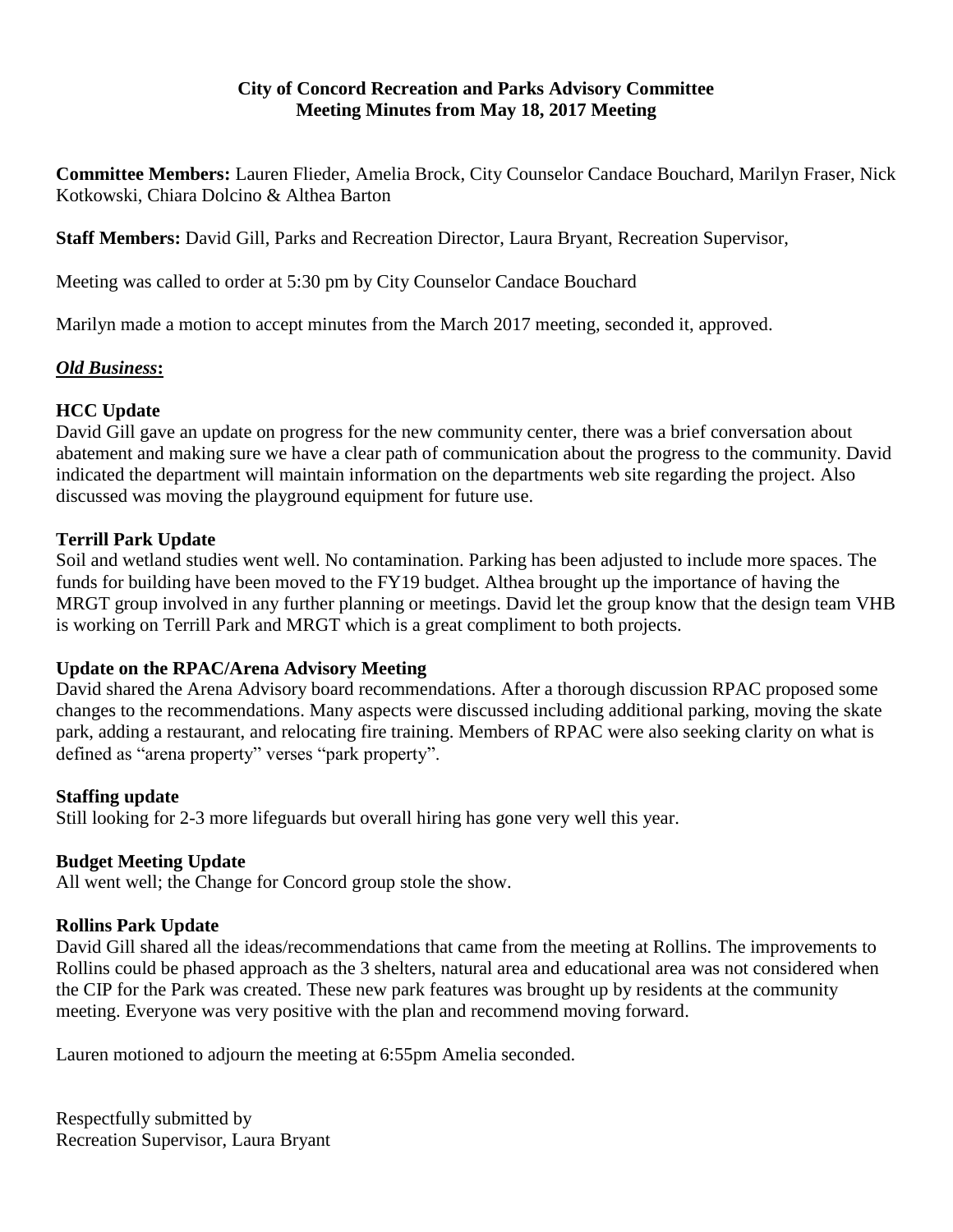### **Parks and Recreation Advisory Committee**

May 18, 2017 meeting recommendations related to the Kiwanis Riverfront Park and Everett Arena Operation

Kiwanis Riverfront Park/Arena Recommendations:

- 1. Relocate fire training to an offsite location
- 2. RPAC recommends that the arena property and park be administered by Parks & Recreation
- 3. Recommend the city hire a consultant that would develop the outside space to help drive the inside use. The plan should optimize parking, riverfront/community use and foster potential business development
- 4. Move the skate park to a different location, within Kiwanis Park
- 5. Cannot exclude development of the west end of the park until a master plan has been developed.
- 6. Purchase approximately 7 acres of land from the State; the parcel is a flat triangle shaped piece on the east end of the park beyond the boat house adjacent to the river.